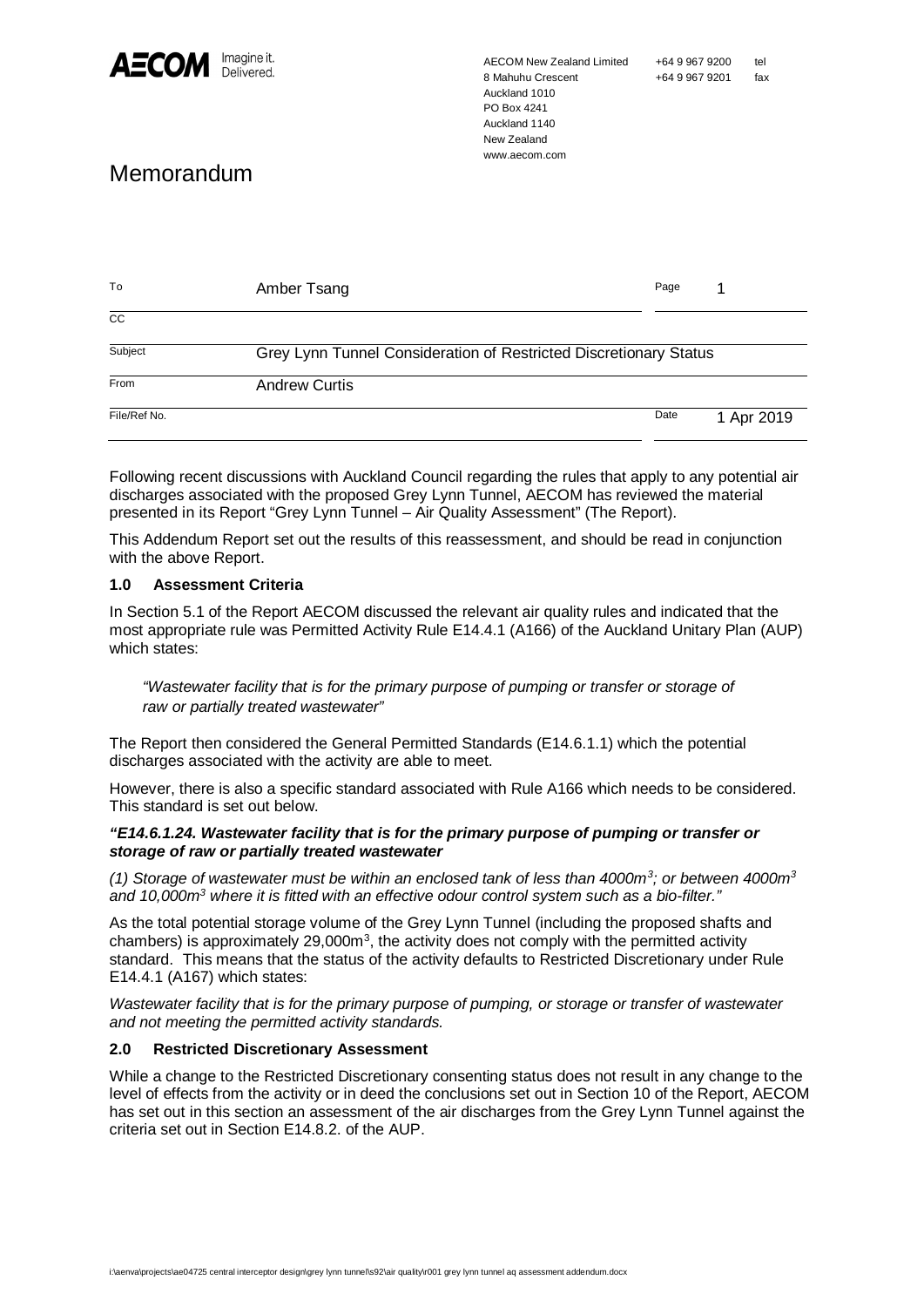#### **2.1 The degree to which Auckland Ambient Air Quality Targets are likely to be met where people are likely to be exposed to the specified contaminants for the relevant averaging period.**

The Auckland Ambient Air Quality Targets are set out in Table 1, and are intended to ensure that the air quality discharges from activities do not result in "*significant adverse effects on human health*".

**Table 1 Auckland Ambient Air Quality Targets**

| <b>Containment</b>                                   | <b>Target</b>              | <b>Averaging Time</b>     |  |
|------------------------------------------------------|----------------------------|---------------------------|--|
| Particles less than<br>10 microns (PM10)             |                            |                           |  |
|                                                      | 20 $\mu$ g/m <sup>3</sup>  | Annual                    |  |
| <b>Particles less than</b><br>2.5 microns<br>(PM2.5) | $25 \mu g/m3$              | 24 hour                   |  |
|                                                      | $10 \mu g/m^3$             | <b>Annual</b>             |  |
| Nitrogen dioxide<br>(NO <sub>2</sub> )               |                            |                           |  |
|                                                      | $100 \mu g/m^3$            | 24 hour                   |  |
|                                                      | $40 \mu g/m^3$             | <b>Annual</b>             |  |
| Carbon monoxide<br>(CO)                              |                            |                           |  |
|                                                      | $30 \text{ mg/m}^3$        | 1 hour                    |  |
| Sulphur dioxide<br>(SO <sub>2</sub> )                |                            |                           |  |
|                                                      | $\star$                    |                           |  |
|                                                      | $120 \mu g/m^3$            | 24 hour                   |  |
| Ozone $(O_3)$                                        |                            |                           |  |
|                                                      | 100 $\mu$ g/m <sup>3</sup> | 8 hour                    |  |
| Lead                                                 | $0.2 \mu g/m^3$            | 3 month moving<br>average |  |
|                                                      |                            | calculated                |  |
|                                                      |                            | monthly                   |  |
| <b>Benzene</b>                                       | $3.6 \mu g/m^3$            | <b>Annual</b>             |  |
| Benzo[a]pyrene                                       | $0.0003 \mu g/m^3$         | <b>Annual</b>             |  |
| 1,3-Butadiene                                        | 2.4 $\mu$ g/m <sup>3</sup> | <b>Annual</b>             |  |
| Formaldehyde                                         | 100 $\mu$ g/m <sup>3</sup> | 30 minutes                |  |
| Acetaldehyde                                         | $30 \mu g/m^3$             | Annual                    |  |
| Mercury (inorganic)                                  | $0.33 \text{ µg/m}^3$      | Annual                    |  |
| Mercury (organic)                                    | $0.13 \,\mu g/m^3$         | <b>Annual</b>             |  |
| <b>Chromium VI</b>                                   | $0.0011 \mu g/m^3$         | Annual                    |  |
| <b>Chromium</b> metal                                | $0.11 \mu g/m^3$           | <b>Annual</b>             |  |
| and Chromium III                                     |                            |                           |  |
| Arsenic (inorganic)                                  | $0.0055 \mu g/m^3$         | Annual                    |  |
| <b>Arsine</b>                                        | $0.055 \,\mu g/m^3$        | <b>Annual</b>             |  |

The primary compounds of concerns in the Auckland Region are PM<sub>10</sub>, PM<sub>2.5</sub> and nitrogen dioxide. These compounds will not be discharged from the Grey Lynn Tunnel when it is operational. There is potential for the compounds to be discharged by machinery associated with the construction of the Grey Lynn Tunnel. However, any emissions from this equipment will make a relatively minor contribution to ambient concentrations of these compounds in Auckland. In any event discharges to air from mobile equipment are permitted under Rule E14.4.1 (A114) of the AUP.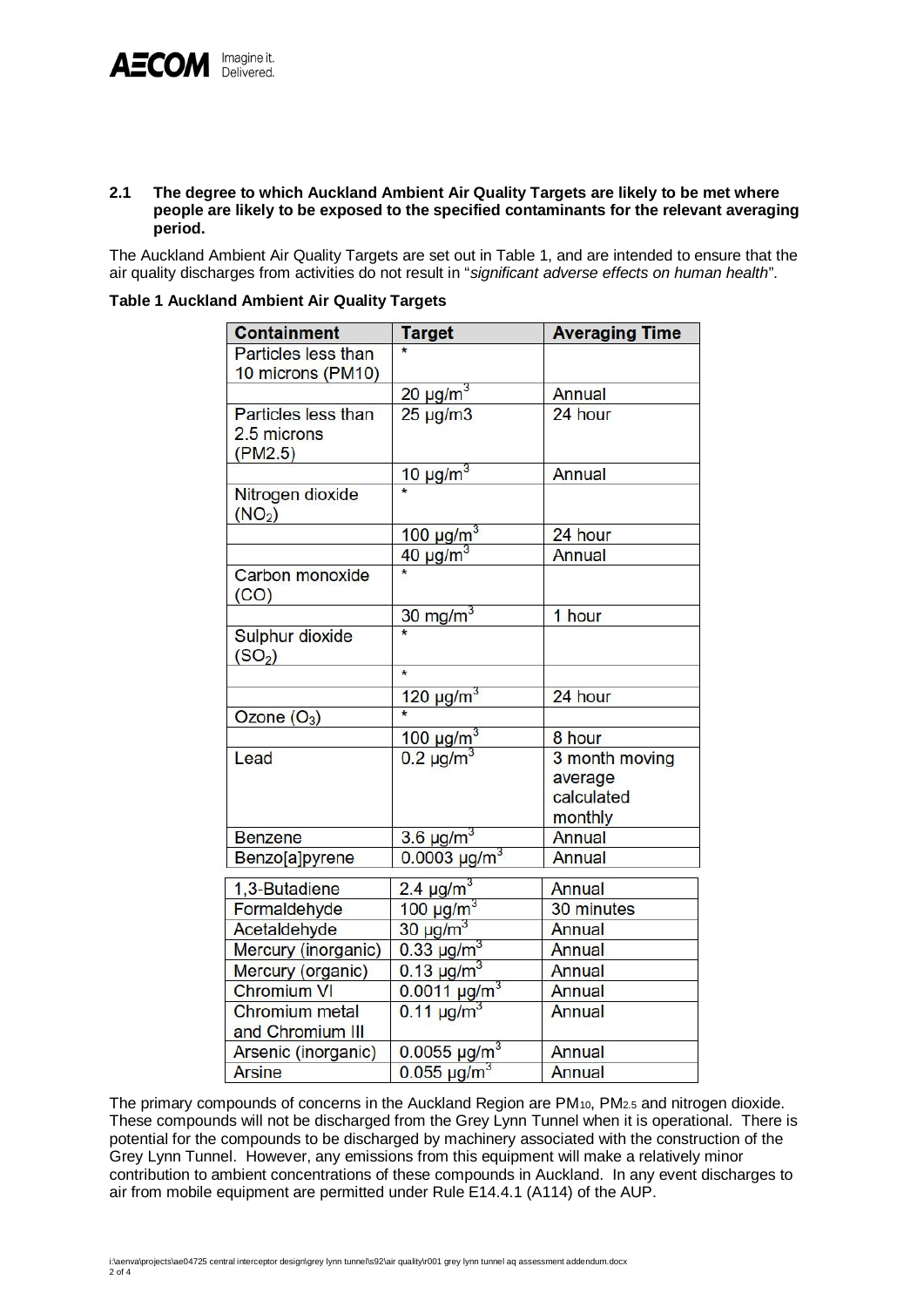

#### **2.2 Whether the amount of separation between the activity discharging contaminants into air and existing or potential activities sensitive to the air discharges is sufficient to mitigate adverse effects on the environment, health and amenity.**

AECOM has qualitatively assessed the effects of construction dust and odour on local residences in Section 8 of the Report and concluded that any discharges will not result in offensive or objectionable effects.

The quantitative assessment of odour discharges associated with the Grey Lynn Tunnel once it is operational are set out in Section 9 of the Report, and demonstrate that any odour that may be discharged will be at levels which are well less than the trigger values developed by the Ministry for the Environment.

Consequently, AECOM is confident that the separation that exists between the activities and sensitive activities is appropriate to mitigate any adverse effects.

#### **2.3 The extent to which adverse effects are avoided, remedied or mitigated including appropriate emissions control technology and use of management practices.**

Section 7 of the Report sets out the mitigation measures that are proposed to ensure that any potential effects associated with construction of the Grey Lynn Tunnel are minimised as far as practical.

In addition, the use of a stack to disperse any odours that may occur in extreme weather conditions is considered to represent appropriate emission control given the low frequency with which any discharges of this sort may occur.

#### **2.4 Where applicable, the degree to which offsetting can remedy or mitigate adverse effects considering the proximity of the offset to where the effects of the discharge occur and the effective duration of the offset.**

This criteria is not applicable to discharges associate with the Grey Lynn Tunnel.

#### **2.5 Whether there are practicable location and method options that cause less adverse effects and can still achieve the applicant's objectives.**

Watercare assessed a number of potential options for the Grey Lynn Tunnel shafts, (detailed in Section 4 of the Assessment of Environmental Effects). The option that forms the basis of the Application, is considered overall to be the most practicable.

As there will be no odour discharges from the site for the majority of the time, the selection of a stack to discharge odour on the rare occasions when a discharge at this location is the only option (estimated to be less than once in 10 years) is also considered the most practicable option. As demonstrated in the Report, with the mitigation proposed the discharges to air from the preferred site are at an acceptable level and therefore it is not necessary to consider further any other options.

### **2.6 The extent to which the odour and dust level meet the expectations for the Low air quality – dust and odour area (Quarry), Low air quality – dust and odour (Industry), Medium air quality – dust and odour area (Industry), Medium air quality – dust and odour area (Rural) and High air quality – dust and odour area.**

As set out in Section 9 of the Report, any potential odours that may occur from the Grey Lynn Tunnel once it was operational will meet the Ministry for the Environment odour modelling criteria for sensitive locations, and therefore it is considered that the activity meets appropriate criteria for a "High air quality" area.

With respect to dust discharges during the construction process, as set out in Section 8 of the Report, as long as all of the mitigation measures discussed in Section 7 are used, the activity will meet the appropriate dust criteria for a "High air quality area".

## **2.7 Whether the assessment methods, including monitoring and modelling are appropriate to the scale of the discharge and any potential adverse effects.**

Details of the methodologies used in this assessment are set out in Section 6 of the Report. As the Report has been prepared in accordance with the Ministry for the Environment guidance documents set out below, AECOM considers that appropriate assessment methods have been used to determine the potential scale of any effects that might occur. Specifically the Report follows the guidance in: